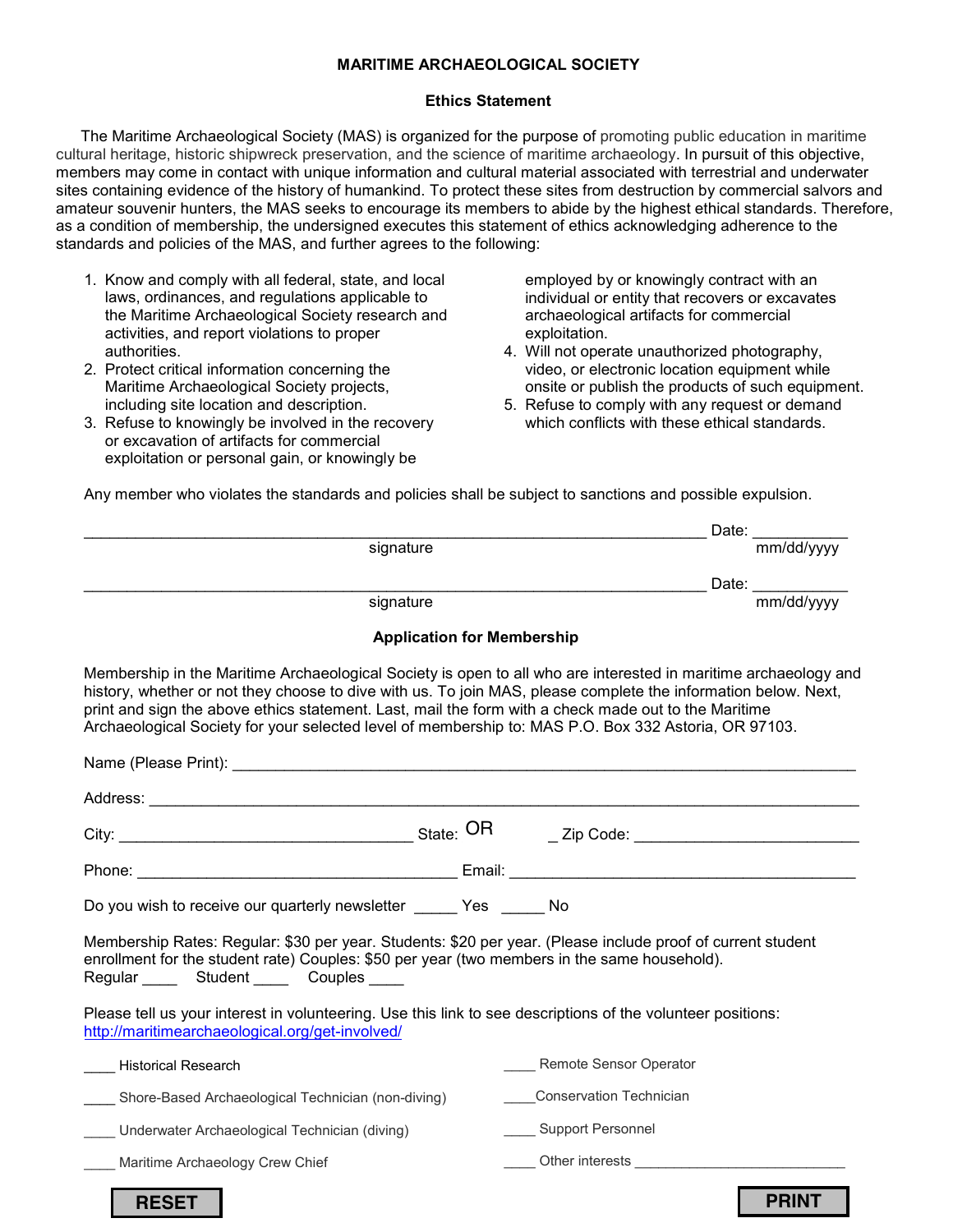

# **Annual Diver Information Form**

|                                              | <u> 1980 - Johann Stoff, amerikansk politik (* 1900)</u> |
|----------------------------------------------|----------------------------------------------------------|
|                                              |                                                          |
|                                              |                                                          |
|                                              |                                                          |
| DAN member number: __________________        |                                                          |
|                                              |                                                          |
| Emergency contact information (two required) |                                                          |
|                                              |                                                          |
|                                              |                                                          |
| Cell phone: ________________________         |                                                          |
|                                              |                                                          |
|                                              |                                                          |
|                                              |                                                          |
|                                              |                                                          |
| Cell phone: _________________________        |                                                          |
|                                              |                                                          |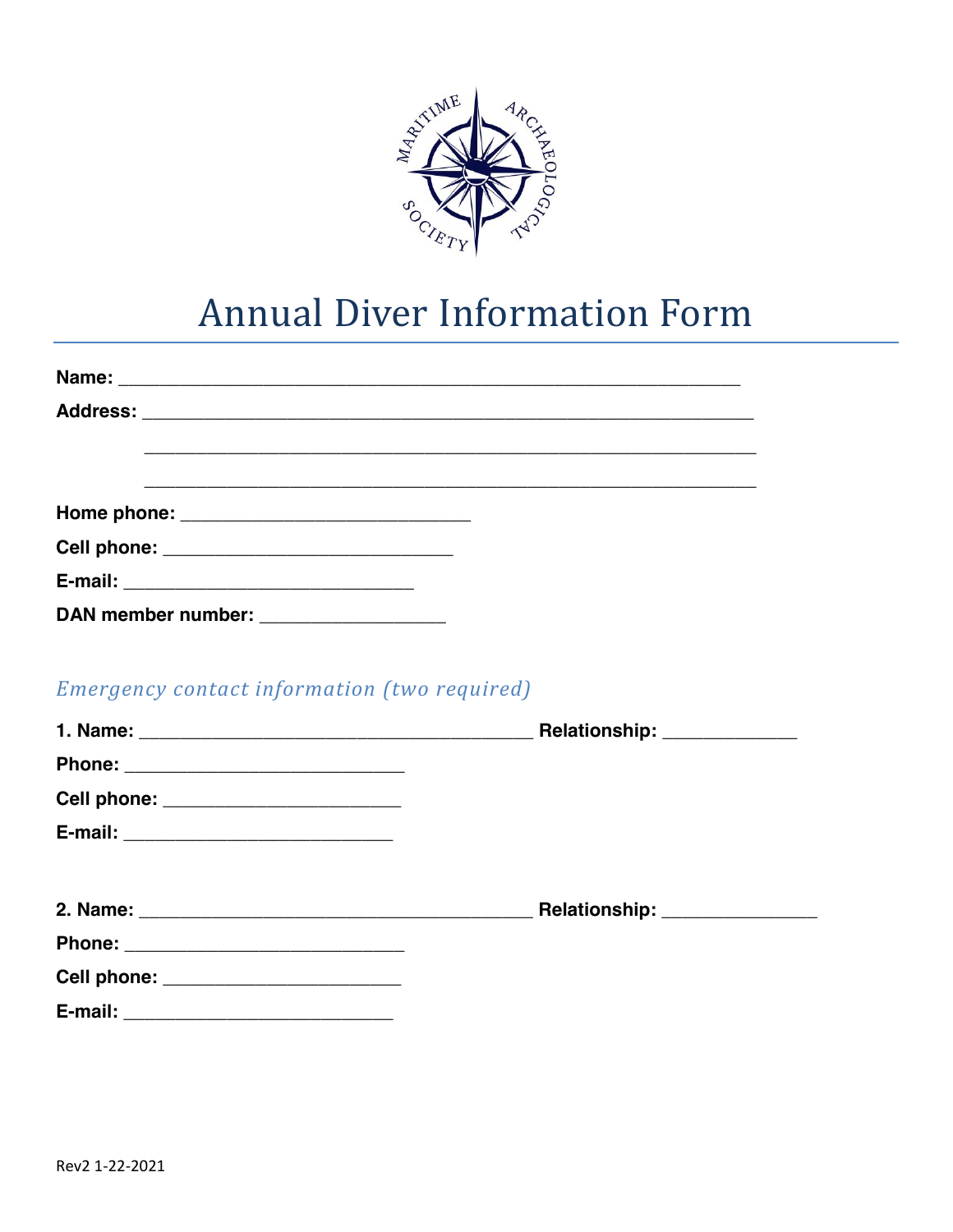# *Diver Information*

| Number of cold water dives in past 12 months: ___________ |                     |  |  |
|-----------------------------------------------------------|---------------------|--|--|
| Total number of dives: _______                            |                     |  |  |
| <b>Certifications:</b><br>Open Water                      | Agency/Number//Date |  |  |
| <b>Advanced Open Water</b>                                |                     |  |  |
| Rescue                                                    |                     |  |  |
| <b>CPR/First Aid</b>                                      |                     |  |  |
| <b>Drysuit Diving</b>                                     |                     |  |  |
| <b>Nitrox</b>                                             |                     |  |  |
| <b>CPR</b>                                                |                     |  |  |
| <b>Other Certifications:</b>                              |                     |  |  |
|                                                           |                     |  |  |

# *Acknowledgement*

*I acknowledge that I have read, understand the MAS STANDARDS FOR SCIENTIFIC DIVING MANUAL and agree to adhere to procedures and standards during MAS diving activities*

| <b>Signature</b> |  |
|------------------|--|
|                  |  |

**Date:\_\_\_\_\_\_\_\_\_\_\_\_\_\_\_\_\_\_\_\_\_\_\_\_\_**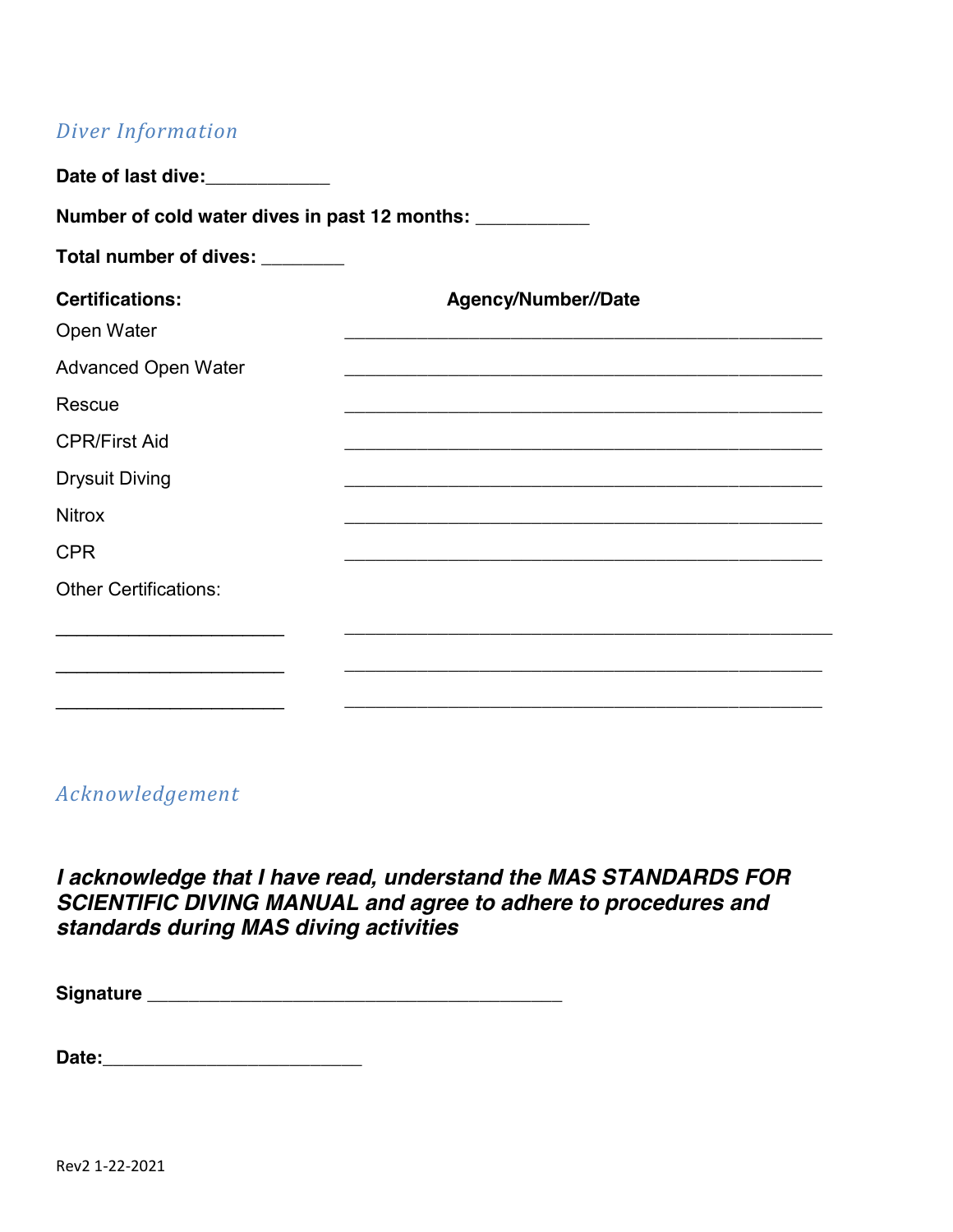

# **DIVING MEDICAL HISTORY FORM**

(To Be Completed By Applicant-Diver)

Sponsor **Maritime Archaeological Society** 

 (Mo/Day/Yr) Wt. Height

#### TO THE APPLICANT:

Scuba diving places considerable physical and mental demands on the diver. Certain medical and physical requirements must be met before beginning a diving or training program. Your accurate answers to the questions are more important, in many instances, in determining your fitness to dive than what the physician may see, hear or feel as part of the diving medical certification procedure.

. If you believe any question amounts to invasion of your privacy, you may elect to omit an answer, provided that you must subsequently discuss that matter with your own physician who must then indicate, in writing, that you have done so and that no health hazard exists.

Should your answers indicate a condition, which might make diving hazardous, you will be asked to review the matter with your physician. In such instances, their written authorization will be required in order for further consideration to be given to your application. If your physician concludes that diving would involve undue risk for you, remember that they are concerned only with your well-being and safety.

|    | Yes | N <sub>0</sub> | Please indicate whether or not the following apply to you   | <b>Comments</b> |
|----|-----|----------------|-------------------------------------------------------------|-----------------|
| 1  |     |                | Convulsions, seizures, or epilepsy                          |                 |
| 2  |     |                | Fainting spells or dizziness                                |                 |
| 3  |     |                | Been addicted to drugs                                      |                 |
| 4  |     |                | Diabetes                                                    |                 |
| 5  |     |                | Motion sickness or sea/air sickness                         |                 |
| 6  |     |                | Claustrophobia                                              |                 |
| 7  |     |                | Mental disorder or nervous breakdown                        |                 |
| 8  |     |                | Are you pregnant?                                           |                 |
| 9  |     |                | Do you suffer from menstrual problems?                      |                 |
| 10 |     |                | Anxiety spells or hyperventilation                          |                 |
| 11 |     |                | Frequent sour stomachs, nervous stomachs or vomiting spells |                 |
| 12 |     |                | Had a major operation                                       |                 |
| 13 |     |                | Presently being treated by a physician                      |                 |
| 14 |     |                | Taking any medication regularly (even non-prescription)     |                 |
| 15 |     |                | Been rejected or restricted from sports                     |                 |
| 16 |     |                | Headaches (frequent and severe)                             |                 |
| 17 |     |                | Wear dental plates                                          |                 |
| 18 |     |                | Wear glasses or contact lenses                              |                 |
| 19 |     |                | <b>Bleeding disorders</b>                                   |                 |
| 20 |     |                | Alcoholism                                                  |                 |
| 21 |     |                | Any problems related to diving                              |                 |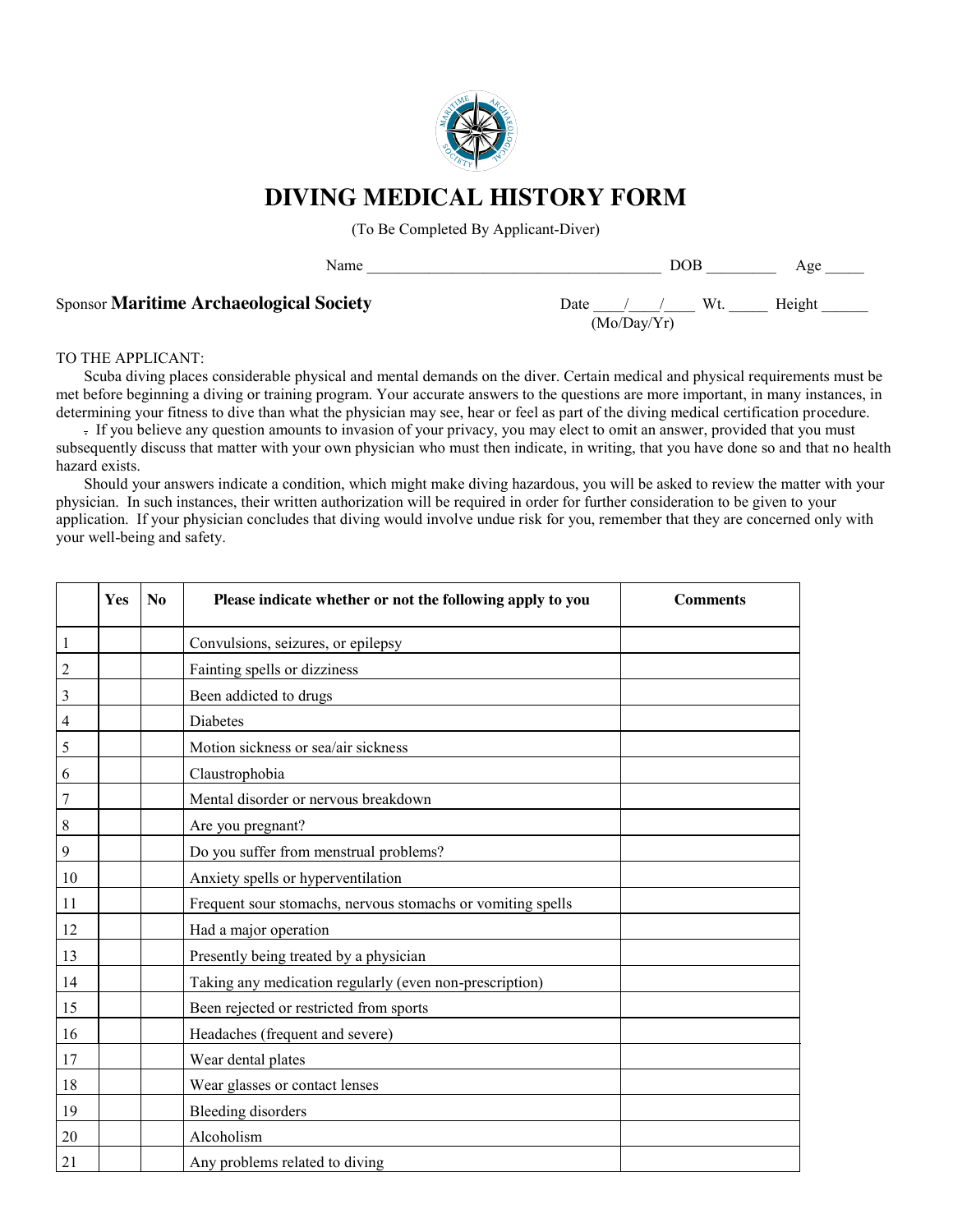| 22     |     |    | Nervous tension or emotional problems                                                                  |                 |
|--------|-----|----|--------------------------------------------------------------------------------------------------------|-----------------|
|        | Yes | No | Please indicate whether or not the following apply to you                                              | <b>Comments</b> |
| 23     |     |    | Take tranquilizers                                                                                     |                 |
| 24     |     |    | Perforated ear drums                                                                                   |                 |
| 25     |     |    | Hay fever                                                                                              |                 |
| 26     |     |    | Frequent sinus trouble, frequent drainage from the nose, post-nasal<br>drip, or stuffy nose            |                 |
| $27\,$ |     |    | Frequent earaches                                                                                      |                 |
| 28     |     |    | Drainage from the ears                                                                                 |                 |
| 29     |     |    | Difficulty with your ears in airplanes or on mountains                                                 |                 |
| 30     |     |    | Ear surgery                                                                                            |                 |
| 31     |     |    | Ringing in your ears                                                                                   |                 |
| 32     |     |    | Frequent dizzy spells                                                                                  |                 |
| 33     |     |    | Hearing problems                                                                                       |                 |
| 34     |     |    | Trouble equalizing pressure in your ears                                                               |                 |
| 35     |     |    | Asthma                                                                                                 |                 |
| 36     |     |    | Wheezing attacks                                                                                       |                 |
| 37     |     |    | Cough (chronic or recurrent)                                                                           |                 |
| 38     |     |    | Frequently raise sputum                                                                                |                 |
| 39     |     |    | Pleurisy                                                                                               |                 |
| 40     |     |    | Collapsed lung (pneumothorax)                                                                          |                 |
| 41     |     |    | Lung cysts                                                                                             |                 |
| 42     |     |    | Pneumonia                                                                                              |                 |
| 43     |     |    | Tuberculosis                                                                                           |                 |
| 44     |     |    | Shortness of breath                                                                                    |                 |
| 45     |     |    | Lung problem or abnormality                                                                            |                 |
| 46     |     |    | Spit blood                                                                                             |                 |
| 47     |     |    | Breathing difficulty after eating particular foods, after exposure to<br>particular pollens or animals |                 |
| 48     |     |    | Are you subject to bronchitis                                                                          |                 |
| 49     |     |    | Subcutaneous emphysema (air under the skin)                                                            |                 |
| 50     |     |    | Air embolism after diving                                                                              |                 |
| 51     |     |    | Decompression sickness                                                                                 |                 |
| 52     |     |    | Rheumatic fever                                                                                        |                 |
| 53     |     |    | Scarlet fever                                                                                          |                 |
| 54     |     |    | Heart murmur                                                                                           |                 |
| 55     |     |    | Large heart                                                                                            |                 |
| 56     |     |    | High blood pressure                                                                                    |                 |
| 57     |     |    | Angina (heart pains or pressure in the chest)                                                          |                 |
| 58     |     |    | Heart attack                                                                                           |                 |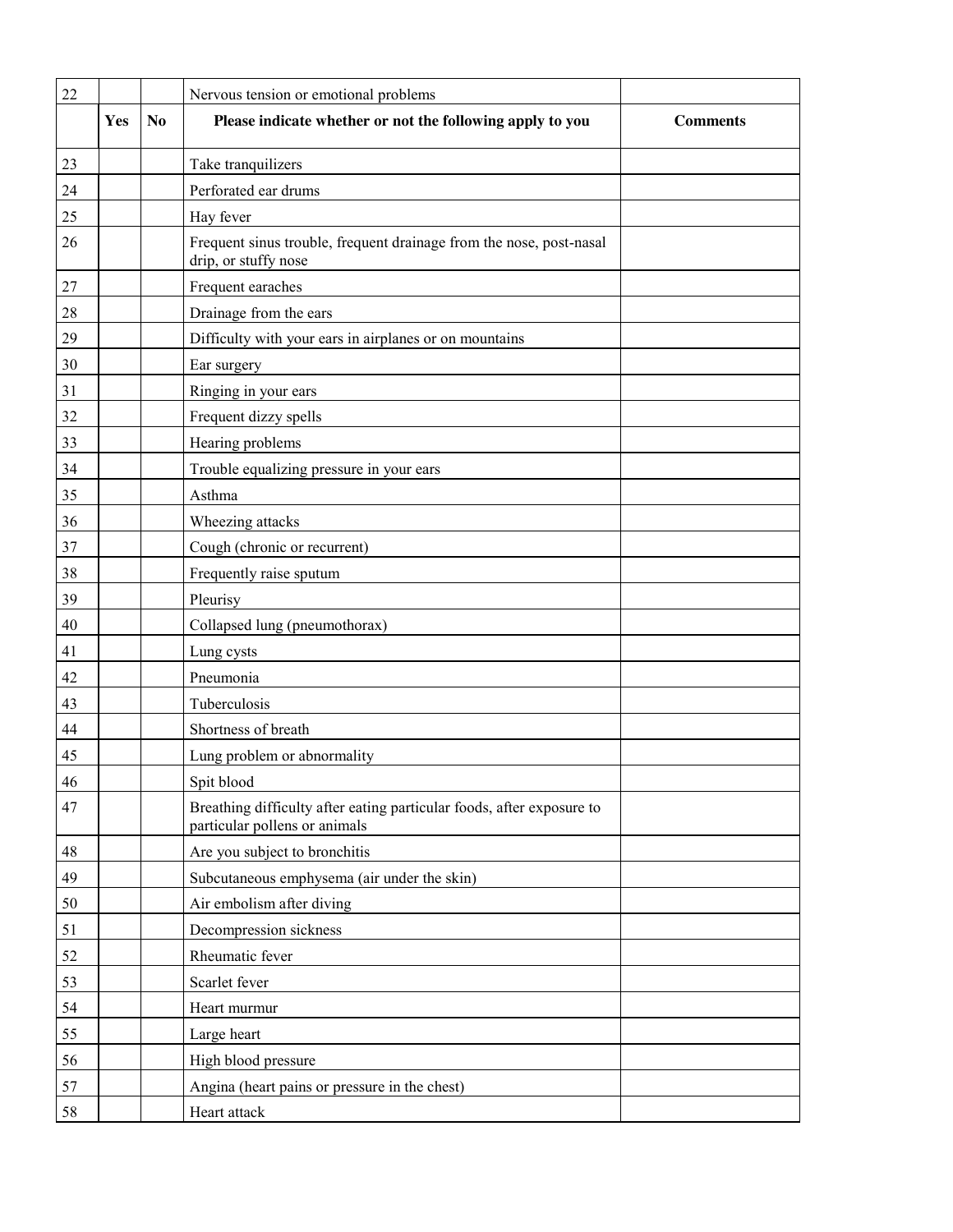|    | Yes | N <sub>o</sub> | Please indicate whether or not the following apply to you                                         | <b>Comments</b> |
|----|-----|----------------|---------------------------------------------------------------------------------------------------|-----------------|
| 59 |     |                | Low blood pressure                                                                                |                 |
| 60 |     |                | Recurrent or persistent swelling of the legs                                                      |                 |
| 61 |     |                | Pounding, rapid heartbeat or palpitations                                                         |                 |
| 62 |     |                | Easily fatigued or short of breath                                                                |                 |
| 63 |     |                | Abnormal EKG                                                                                      |                 |
| 64 |     |                | Joint problems, dislocations or arthritis                                                         |                 |
| 65 |     |                | Back trouble or back injuries                                                                     |                 |
| 66 |     |                | Ruptured or slipped disk                                                                          |                 |
| 67 |     |                | Limiting physical handicaps                                                                       |                 |
| 68 |     |                | Muscle cramps                                                                                     |                 |
| 69 |     |                | Varicose veins                                                                                    |                 |
| 70 |     |                | Amputations                                                                                       |                 |
| 71 |     |                | Head injury causing unconsciousness                                                               |                 |
| 72 |     |                | Paralysis                                                                                         |                 |
| 73 |     |                | Have you ever had an adverse reaction to medication?                                              |                 |
| 74 |     |                | Do you smoke?                                                                                     |                 |
| 75 |     |                | Have you ever had any other medical problems not listed? If so,<br>please list or describe below; |                 |
| 76 |     |                | Is there a family history of high cholesterol?                                                    |                 |
| 77 |     |                | Is there a family history of heart disease or stroke?                                             |                 |
| 78 |     |                | Is there a family history of diabetes?                                                            |                 |
| 79 |     |                | Is there a family history of asthma?                                                              |                 |
| 80 |     |                | Date of last tetanus shot?<br>Vaccination dates?                                                  |                 |

Please explain any "yes" answers to the above questions.

 $\mathcal{L}_\text{max}$  and  $\mathcal{L}_\text{max}$  and  $\mathcal{L}_\text{max}$  and  $\mathcal{L}_\text{max}$  and  $\mathcal{L}_\text{max}$ 

I certify that the above answers and information represent an accurate and complete description of my medical history.

 $\mathcal{L}_\mathcal{L} = \{ \mathcal{L}_\mathcal{L} = \{ \mathcal{L}_\mathcal{L} = \{ \mathcal{L}_\mathcal{L} = \{ \mathcal{L}_\mathcal{L} = \{ \mathcal{L}_\mathcal{L} = \{ \mathcal{L}_\mathcal{L} = \{ \mathcal{L}_\mathcal{L} = \{ \mathcal{L}_\mathcal{L} = \{ \mathcal{L}_\mathcal{L} = \{ \mathcal{L}_\mathcal{L} = \{ \mathcal{L}_\mathcal{L} = \{ \mathcal{L}_\mathcal{L} = \{ \mathcal{L}_\mathcal{L} = \{ \mathcal{L}_\mathcal{$ 

 $\mathcal{L}_\text{max} = \mathcal{L}_\text{max} = \mathcal{L}_\text{max} = \mathcal{L}_\text{max} = \mathcal{L}_\text{max} = \mathcal{L}_\text{max} = \mathcal{L}_\text{max} = \mathcal{L}_\text{max} = \mathcal{L}_\text{max} = \mathcal{L}_\text{max} = \mathcal{L}_\text{max} = \mathcal{L}_\text{max} = \mathcal{L}_\text{max} = \mathcal{L}_\text{max} = \mathcal{L}_\text{max} = \mathcal{L}_\text{max} = \mathcal{L}_\text{max} = \mathcal{L}_\text{max} = \mathcal{$ 

Signature Date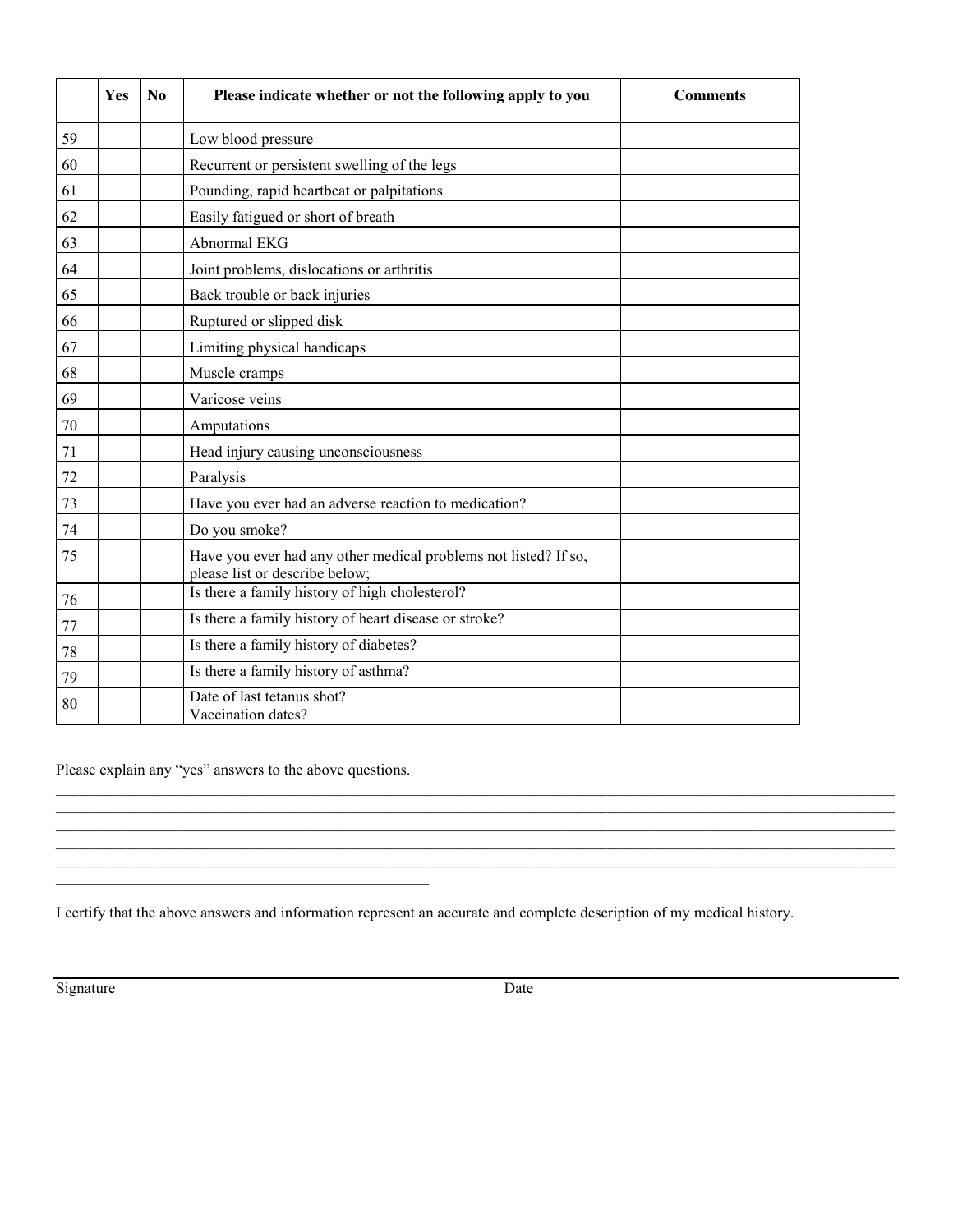### **Maritime Archaeological Society**

## **COMPLETE LIABILITY RELEASE FOR DIVING OPERATIONS**

- 1. I, the contract of the contract of the contract of the contract of the contract of the contract of the contract of the contract of the contract of the contract of the contract of the contract of the contract of the cont THE PURPOSE OF SIGNING THIS DOCUMENT IS TO EXEMPT AND RELEASE THE MARITIME ARCHAEOLOGICAL SOCIETY, AND ITS PRINCIPALS, EMPLOYEES, AGENTS AND DIVE BOATS (WHETHER OWNED, OPERATED, LEASED OR CHARTERED) AND TO HOLD THESE ENTITIES HARMLESS FROM ANY AND ALL LIABILITIES ARISING AS A CONSEQUENCE OF THE FOLLOWING, OR ANY OTHER ACTS OR OMISSIONS ON THEIR PART.
- 2. I am a certified diver and have been taught and understand that diving and other underwater activities have inherent risks and dangers associated including, but not limited to, equipment failure, perils of the sea and acts of fellow divers, and I specifically assume such risks.
- 3. I acknowledge that I am physically fit to engage in underwater diving. I will not hold any of the above named entities responsible if I am injured or have any illnesses or medical problem, which occurs while I am diving.
- 4. I am not taking, nor have I recently taken any drugs or medication, either lawful or unlawful, that would contraindicate diving.
- 5. I understand I have a duty to plan and carry out my own dive and am responsible for my own safety and the safety of my buddy.
- 6. I will be present at and attentive to the safety briefing given on the dive station/boat and if there is anything that I do not understand or have been taught differently, I will request clarification immediately.
- 7. I fully understand and am aware that the dive location/boat is equipped with only first aid supplies and that in the event of illness or injury appropriate medical help must be summoned and that treatment will be delayed until I can be transported to a proper medical care facility.
- 8. I VOLUNTARILY ASSUME ALL RISK IN CONNECTION WITH SCUBA DIVING ACTIVITIES. IT IS MY INTENTION BY THIS INSTRUMENT TO EXEMPT AND RELIEVE THE MARITIME ARCHAEOLOGICAL SOCIETY AND ITS PRINCIPALS, EMPLOYEES, AGENTS AND DIVE BOATS (WHETHER OWNED, OPERATED, LEASED OR CHARTERED) AND TO HOLD THESE ENTITIES HARMLESS FROM ANY AND ALL LIABILITY FOR ILLNESS OR PERSONAL INJURY, WRONGFUL DEATH OR PROPERTY DAMAGE THAT I MAY SUSTAIN AS A RESULT OF PARTICIPATION IN THE DIVE PROGRAM INCLUDING NEGLIGENCE OF THE MARITIME ARCHAEOLOGICAL SOCIETY, ITS PRINCIPALS, EMPLOYEES AND AGENTS.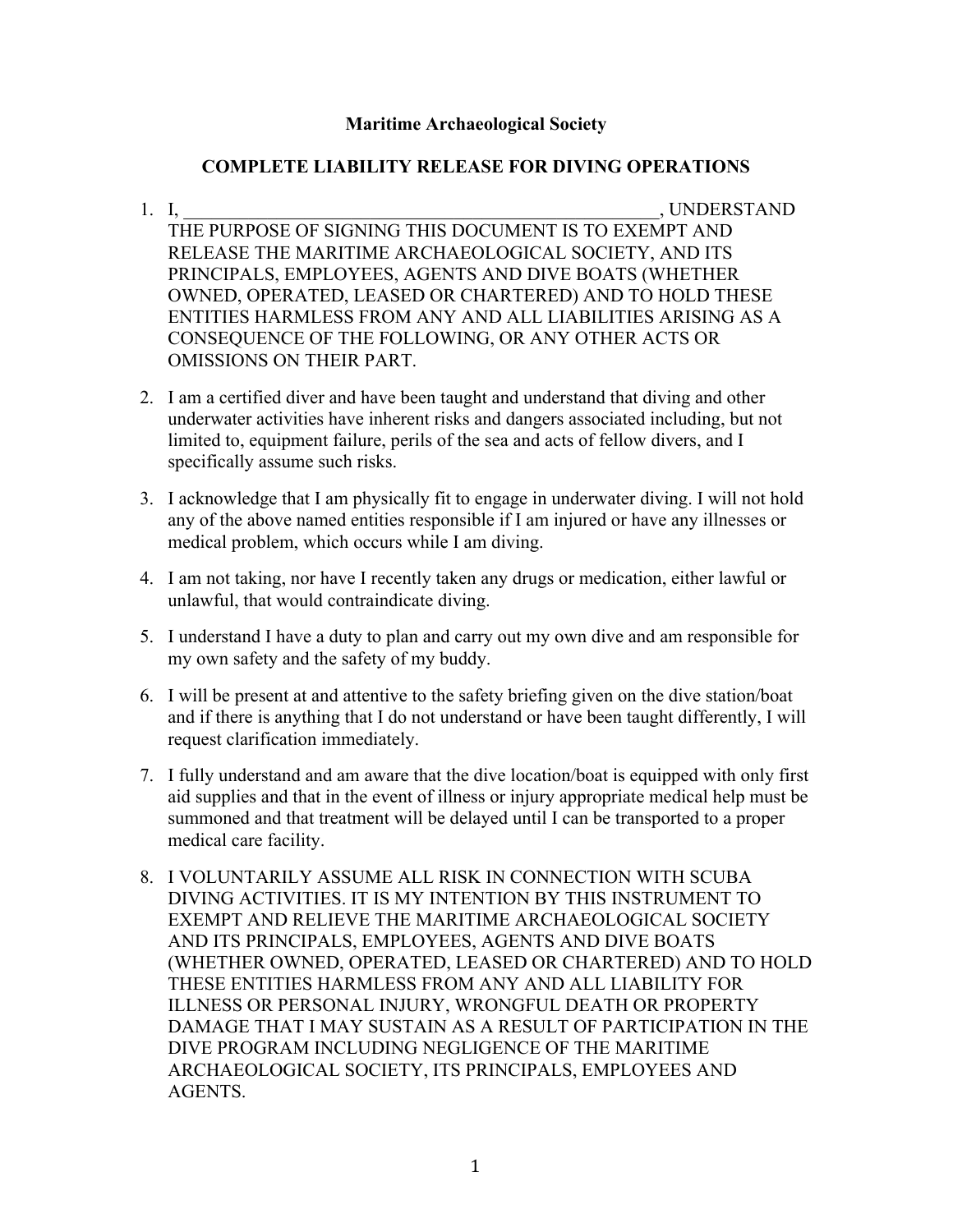9. I HAVE READ THE FOREGOING IN ITS ENTIRETY AND AGREE TO THE TERMS AND CONDITIONS HEREIN ABOVE SET FORTH ON BEHALF OF MYSELF, MY HEIRS, AND MY PERSONAL REPRESNETATIVES. I FURTHER ACKNOWLEDGE THAT I AM AT LEAST 18 YEARS OF AGE AND AM LEGALLY RESPONSIBLE FOR MAKING DECISIONS ON MY OWN BEHALF.

| Signature:    | Date: |
|---------------|-------|
|               |       |
| Printed Name: |       |
|               |       |
| Witness:      |       |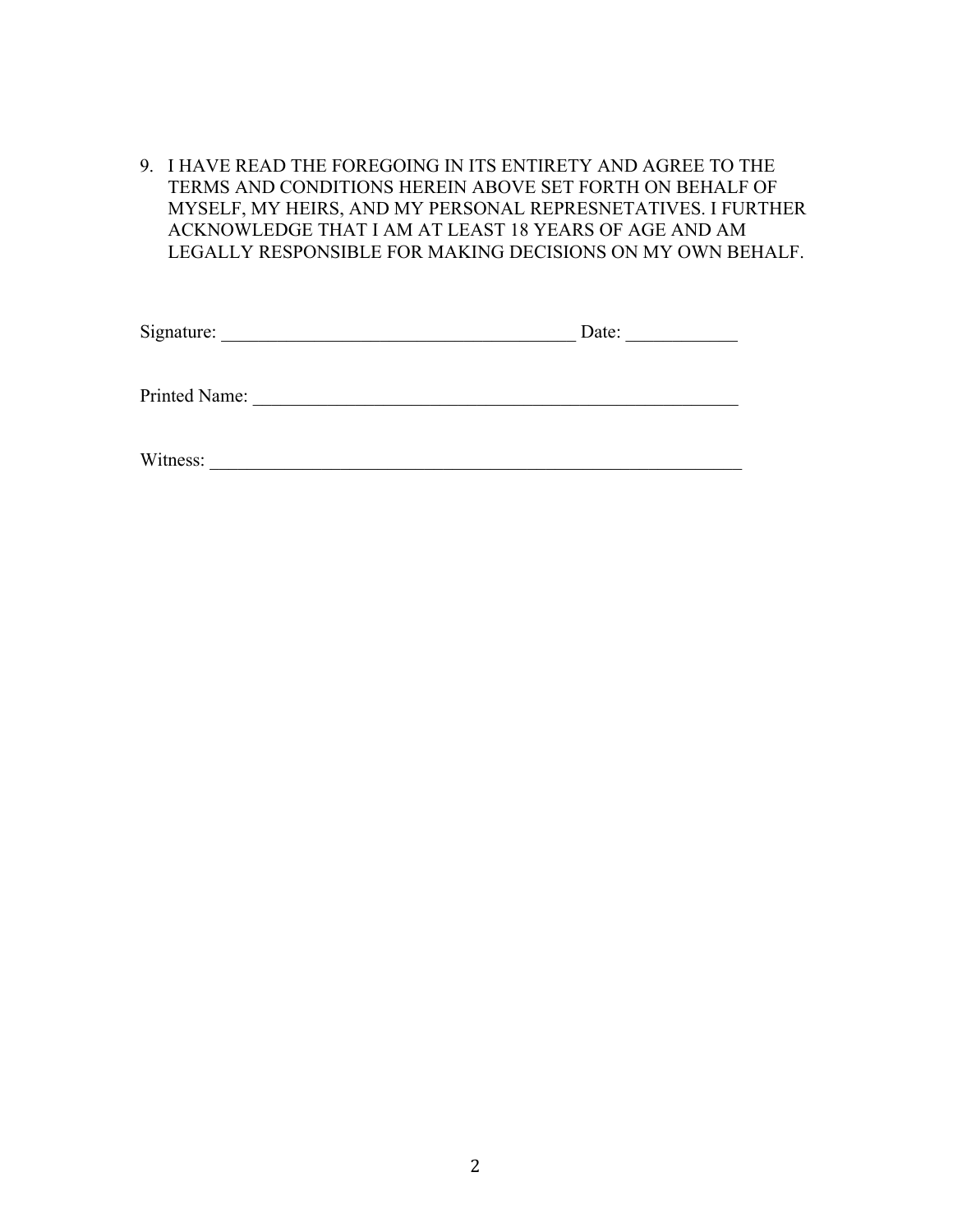### **Maritime Archaeological Society**

### **COMPLETE LIABILITY RELEASE FOR ARCHAOLOGICAL FIELDWORK**

- 1. I, the contract of the contract of the contract of the contract of the contract of the contract of the contract of the contract of the contract of the contract of the contract of the contract of the contract of the cont THE PURPOSE OF SIGNING THIS DOCUMENT IS TO EXEMPT AND RELEASE THE MARITIME ARCHAEOLOGICAL SOCIETY, AND ITS PRINCIPALS, EMPLOYEES, AGENTS AND TO HOLD THESE ENTITIES HARMLESS FROM ANY AND ALL LIABILITIES ARISING AS A CONSEQUENCE OF THE FOLLOWING, OR ANY OTHER ACTS OR OMISSIONS ON THEIR PART.
- 2. I understand that archaeological fieldwork has inherent risks and dangers associated including, but not limited to, equipment failure and acts of fellow volunteers, and I specifically assume such risks.
- 3. I acknowledge that I am physically fit to engage in archaeological fieldwork. I will not hold any of the above named entities responsible if I am injured or have any illnesses or medical problem, which occurs while I am conducting archaeological fieldwork.
- 4. I will be present at and attentive to the safety briefing given on site and if there is anything that I do not understand or have been taught differently, I will request clarification immediately.
- 5. I fully understand and am aware that the site location is equipped with only first aid supplies and that in the event of illness or injury appropriate medical help must be summoned and that treatment will be delayed until I can be transported to a proper medical care facility.
- 6. I VOLUNTARILY ASSUME ALL RISK IN CONNECTION WITH ARCHAEOLOGICAL FIELDWORK. IT IS MY INTENTION BY THIS INSTRUMENT TO EXEMPT AND RELIEVE THE MARITIME ARCHAEOLOGICAL SOCIETY AND ITS PRINCIPALS, EMPLOYEES, AGENTS AND TO HOLD THESE ENTITIES HARMLESS FROM ANY AND ALL LIABILITY FOR ILLNESS OR PERSONAL INJURY, WRONGFUL DEATH OR PROPERTY DAMAGE THAT I MAY SUSTAIN AS A RESULT OF PARTICIPATION IN THE ARCHAEOLOGICAL FIELDWORK PROGRAM INCLUDING NEGLIGENCE OF THE MARITIME ARCHAEOLOGICAL SOCIETY, ITS PRINCIPALS, EMPLOYEES AND AGENTS.